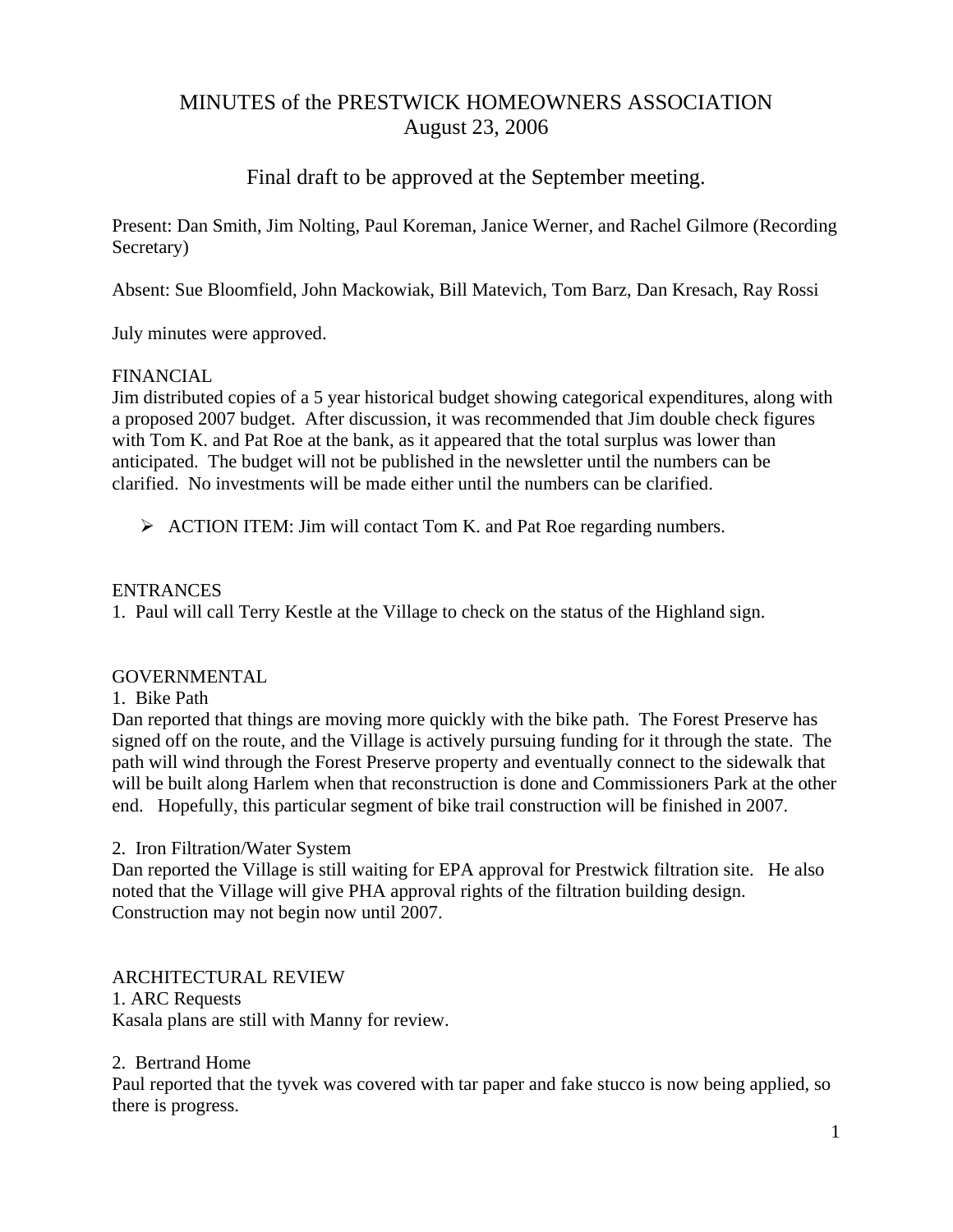3. Beth Wickham called Dan to say that their painter is unable to come back until September, so the house will remain only primed until then. They also have a window on order that should be replaced soon.

4. Kasalas have sold their lot at 566 Aberdeen, but it is contingent on variances being granted.

# MEMBERSHIP

Janice distributed copies of a welcome letter she created and would like to send to all new Prestwick residents from the PHA. The letter tells people briefly about the PHA and says a follow up call to schedule a personal visit will be coming. Janice's plan is to drop off a PHA directory and a welcome gift (perhaps donations from area merchants/Prestwick business owners) to new residents in order to personally invite them to join PHA.

- $\triangleright$  ACTION ITEM: Jim Nolting and Paul will help Janice with home visits.
- $\triangleright$  ACTION ITEM: Janice will contact area merchants to ask for gift donations.
- ¾ ACTION ITEM: Jim will contact Tom B. to see if PHA can get a regularly updated list through the multiple listing service of new Prestwick residents.

# SOCIAL

Dan reported that he has negotiated a \$23/person price for the Oktoberfeste instead of the 26.95 the Club is charging. This also includes gratuity.

Sue and Dan will decide on a menu and arrange the cash bar in the room.

PHA will pay for up to 100 people, but people will have to RSVP by October 13.

- $\triangleright$  ACTION ITEM: Dan and Sue will work out the final details regarding menu/cash bar with the Club.
- $\triangleright$  ACTION ITEM: Rachel will send out a separate mailing in September inviting people to the party.

# **SECURITY**

 $\triangleright$  ACTION ITEM: Dan will talk to Jerry Ducay about the family that built the bridge and the fence behind their house. The Village had been pursuing action on that issue, but PHA is unaware of how it has been resolved.

# NEWSLETTER

The Board reviewed the newsletter and decided to see if Prestwick Garden Club submits a gardening article. If they don't by Friday, Rachel will use Paul's gardening tips.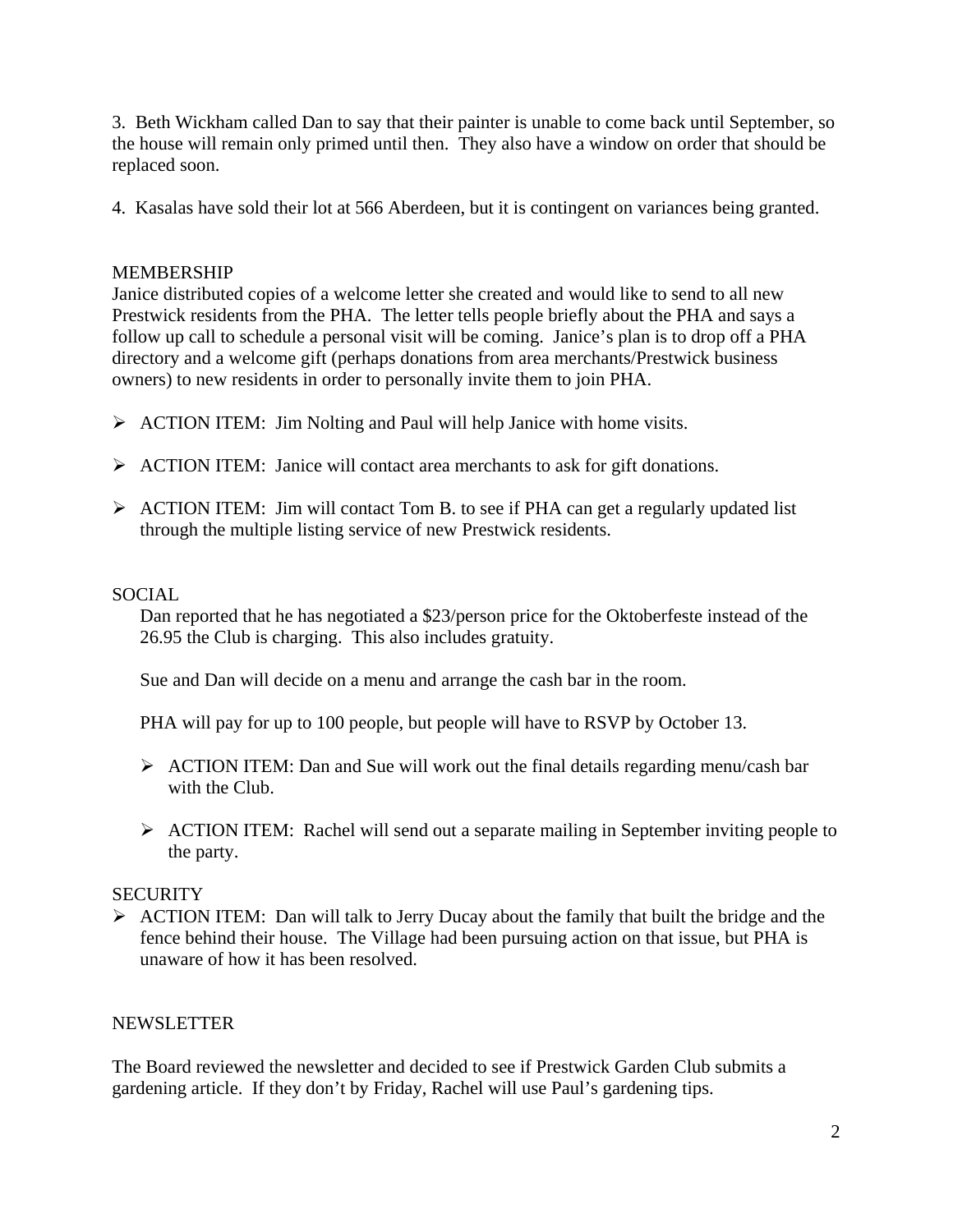$\triangleright$  ACTION ITEM: Rachel will send the newsletter to the printer on August 25 with mailing occurring on or before September 1.

## OLD BUSINESS

1. The Board reviewed and approved the change in policy to waive the fee for PHA Board approval for routine home improvement projects under \$10,000. However, non-members will have to pay a \$75 fee which will automatically make them PHA members.

## 2. Web site

Jim reported that he had reviewed the web site for content and would like to take out the calendar function but add a "What Have We Done for You Lately" section with bulleted items detailing how PHA has benefited residents. He would also like to see added a "Useful Info" link with things like gardening tips or Harlem Ave. updates. Other possible additions included a preferred list of service providers and/or area realtor links. The Board approved the updates and approved Jim contacting Doug Rogers to have him do the work. The current plan is for the web site to be updated quarterly, if not monthly.

 $\triangleright$  ACTION ITEM: Jim will ask Doug to make the changes.

## NEW BUSINESS

1. The Board discussed Paul's tree campaign, which he introduced as a way to help PHA residents reforest the neighborhood since he has noticed a lot of mature trees being cut down. Paul has worked out a great price with Possibility Place, and Koreman Greenhouse will do the planting. This information will go in the upcoming newsletter. It will be emphasized that this is a "gift" of sorts to PHA members from the Board, who is sponsoring this program.

2. The community softball tournament took place in August with the beneficiary being Jodie Schmidt and her family. Jodie is a local student who has leukemia. Even though PHA did not field a team, the Board approved sending the \$150 entrance fee as a contribution to her cause.

3. Dan reported that a situation has come up regarding landscape boulders along the edge of yards and damage to cars that drive to close to the boulders. Dan has stated that the PHA is staying out of any such controversies. The Village can handle the issue if they feel there is a safety issue or code problem.

4. There is a focus group for residents sponsored by the Park District on Saturday, September 9. It is a one hour time commitment. The Park is soliciting feedback on programs and facilities to help develop a master plan.

¾ ACTION ITEM: Dan will ask Sue to attend on behalf of PHA.

5. There will be a public hearing on September 12 for residents to get information on a proposed water park/pool complex project to be sponsored by Frankfort Park District and Frankfort Square Park District and paid for by a bond referendum.